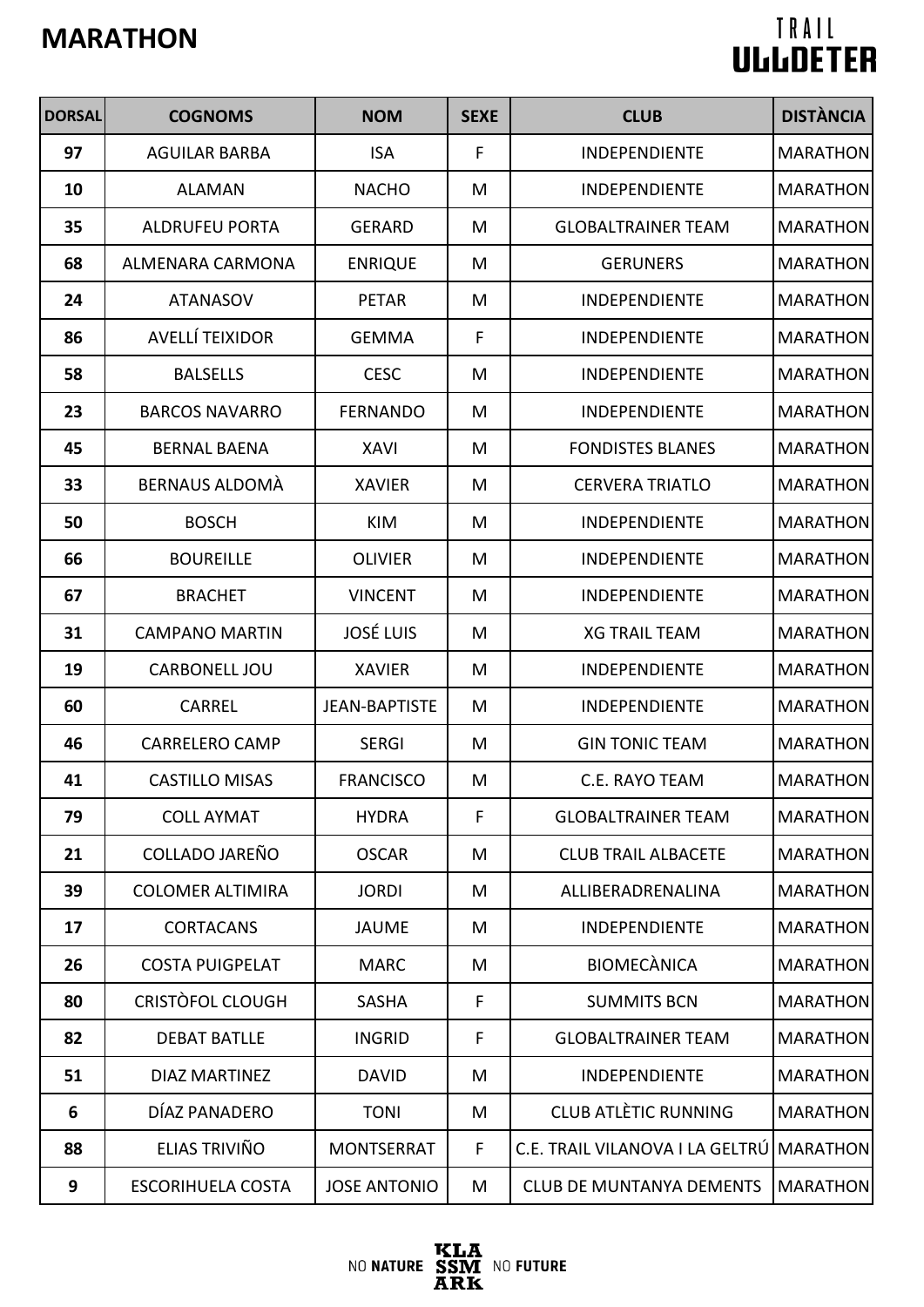| <b>DORSAL</b> | <b>COGNOMS</b>           | <b>NOM</b>       | <b>SEXE</b> | <b>CLUB</b>                              | <b>DISTÀNCIA</b> |
|---------------|--------------------------|------------------|-------------|------------------------------------------|------------------|
| 61            | <b>ESCUDERO VERICAT</b>  | <b>JOAN MARC</b> | M           | <b>INDEPENDIENTE</b>                     | <b>MARATHON</b>  |
| $\mathbf{1}$  | <b>ESTEVE ROCA</b>       | <b>SERGI</b>     | M           | <b>CE LA CANONJA</b>                     | <b>MARATHON</b>  |
| 54            | <b>FERRER</b>            | <b>ALEIX</b>     | M           | <b>GAVARRES TRAIL CLUB</b>               | <b>MARATHON</b>  |
| 56            | <b>FRAILE JIMENEZ</b>    | <b>JESUS</b>     | M           | UGLOWSPAIN/MERRELL                       | <b>MARATHON</b>  |
| 30            | <b>FRANCH HERNANDEZ</b>  | <b>LLUIS</b>     | M           | <b>INDEPENDIENTE</b>                     | <b>MARATHON</b>  |
| 8             | FRANCIA GÜIL             | <b>IVAN</b>      | M           | <b>INDEPENDIENTE</b>                     | <b>MARATHON</b>  |
| 98            | <b>GAJA BALLARÓ</b>      | <b>NIL</b>       | M           | CLUB EXCURSIONISTA SANT QUIRZE DE BESORA | <b>MARATHON</b>  |
| 91            | <b>GALLEGO SANCHEZ</b>   | <b>IRENE</b>     | F           | <b>SUMMITS BCN</b>                       | <b>MARATHON</b>  |
| 99            | <b>GARCIA FILIP</b>      | <b>FÈLIX</b>     | M           | INDEPENDIENTE                            | <b>MARATHON</b>  |
| 44            | <b>GIBERT TARES</b>      | <b>JOSEP</b>     | M           |                                          | <b>MARATHON</b>  |
| 37            | <b>GIL CUENCA</b>        | SAMUEL ALEJANDRO | M           | <b>SUMMITS BCN</b>                       | <b>MARATHON</b>  |
| 52            | <b>GISPERT GIRON</b>     | <b>MARC</b>      | M           | <b>CLUB ATLETIC TMB</b>                  | <b>MARATHON</b>  |
| 53            | <b>GONZALEZ SANTEIRO</b> | SAMUEL           | M           | INDEPENDIENTE                            | <b>MARATHON</b>  |
| 64            | GONZÁLEZ-CARRATO SORIANO | <b>FELIPE</b>    | M           | FISIO SALT TRAIL RUNNING                 | <b>MARATHON</b>  |
| 96            | <b>HAGEMEYER</b>         | <b>PETER</b>     | M           | INDEPENDIENTE                            | <b>MARATHON</b>  |
| 73            | <b>LOOMANS GUARDIA</b>   | <b>BERNAT</b>    | M           | <b>INDEPENDIENTE</b>                     | <b>MARATHON</b>  |
| 85            | LÓPEZ TORROJA            | <b>ESTER</b>     | F           | FUN RUNNERS CLUB ESPORTIU                | <b>MARATHON</b>  |
| 3             | <b>MARGENATS PLANAS</b>  | <b>XAVIER</b>    | M           | <b>INDEPENDIENTE</b>                     | MARATHON         |
| 70            | <b>MARTÍNEZ</b>          | <b>TONI</b>      | M           | <b>CE MADTEAM</b>                        | <b>MARATHON</b>  |
| 49            | MÉNDEZ ANSOLEAGA         | <b>DÍDAC</b>     | M           | <b>INDEPENDIENTE</b>                     | <b>MARATHON</b>  |
| 43            | <b>MILLIES</b>           | <b>CEDRIC</b>    | M           | <b>INDEPENDIENTE</b>                     | <b>MARATHON</b>  |
| 32            | MIRAVITLLES HERNANDEZ    | <b>OSCAR</b>     | M           | <b>INDEPENDIENTE</b>                     | <b>MARATHON</b>  |
| 4             | <b>MONTSERRAT ESTEVE</b> | <b>PERE</b>      | M           | <b>INDEPENDIENTE</b>                     | <b>MARATHON</b>  |
| 65            | <b>MORENO</b>            | <b>CARLOS</b>    | M           | <b>INDEPENDIENTE</b>                     | <b>MARATHON</b>  |
| 11            | <b>MORENO CASCÓN</b>     | JULI             | M           | <b>INDEPENDIENTE</b>                     | <b>MARATHON</b>  |
| 90            | <b>MORENO CASTILLO</b>   | <b>MIRIAM</b>    | F           | <b>INDEPENDIENTE</b>                     | <b>MARATHON</b>  |
| 78            | <b>MORENO SAGALES</b>    | <b>MERCEDES</b>  | F           | <b>FILIRUN</b>                           | <b>MARATHON</b>  |
| 34            | <b>MURIA BADIA</b>       | <b>VICTOR</b>    | M           | <b>INDEPENDIENTE</b>                     | <b>MARATHON</b>  |
| 71            | MUXACH DOMÈNECH          | <b>JORDI</b>     | M           | <b>CLUB TRAIL RUNNING MONTGRÍ</b>        | <b>MARATHON</b>  |

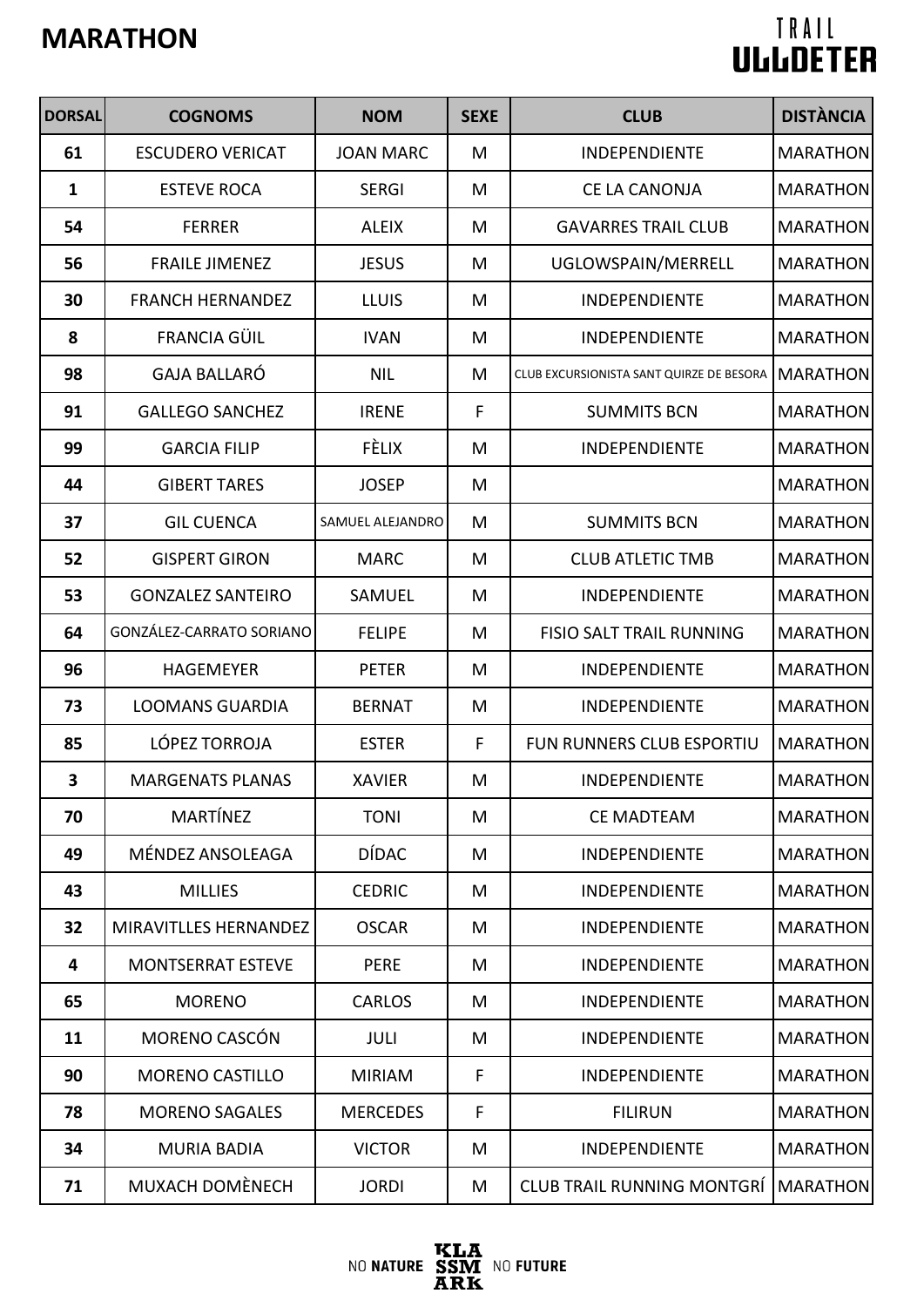| <b>DORSAL</b> | <b>COGNOMS</b>         | <b>NOM</b>        | <b>SEXE</b> | <b>CLUB</b>                     | <b>DISTÀNCIA</b> |
|---------------|------------------------|-------------------|-------------|---------------------------------|------------------|
| 84            | <b>NARBON RAMPONI</b>  | M. ANGELES        | F           | <b>CLUB DE MUNTANYA DEMENTS</b> | <b>MARATHON</b>  |
| 77            | NIETO ROMERO           | <b>MANEL</b>      | M           | <b>GLOBALTRAINER TEAM</b>       | <b>MARATHON</b>  |
| 25            | NOVA FERRÁNDIZ         | <b>DANIEL</b>     | M           | <b>INDEPENDIENTE</b>            | <b>MARATHON</b>  |
| 69            | <b>OLIVA</b>           | <b>MARC</b>       | M           | <b>INDEPENDIENTE</b>            | <b>MARATHON</b>  |
| 18            | PANZANO LOPEZ          | <b>MIGUEL</b>     | M           | <b>INDEPENDIENTE</b>            | <b>MARATHON</b>  |
| 92            | PELEGRINA BARREIRO     | <b>ISABEL</b>     | F           | PATXANGUERUS D'ALFORJA          | <b>MARATHON</b>  |
| 22            | PICH COMAS             | <b>ROGER</b>      | M           | INDEPENDIENTE                   | <b>MARATHON</b>  |
| 47            | <b>PLANS CONTEL</b>    | <b>JORDI</b>      | M           | SOM REPÚBLICA                   | <b>MARATHON</b>  |
| 40            | PONS LLAURADÓ          | <b>TONI</b>       | M           | <b>C.E. TRAIL TARRACO</b>       | <b>MARATHON</b>  |
| 83            | PORTES CHIVA           | <b>ALBA</b>       | F           | <b>ASHI TEAM</b>                | <b>MARATHON</b>  |
| 93            | PRAT SOPEÑA            | <b>LLUÍS</b>      | M           | <b>BEN PARITS 4 LLAUNES</b>     | <b>MARATHON</b>  |
| 38            | PRIM FERNANDEZ         | <b>JOAN ENRIC</b> | M           | <b>INDEPENDIENTE</b>            | <b>MARATHON</b>  |
| 55            | RAMÍREZ LÓPEZ          | <b>EDUARD</b>     | M           | <b>INDEPENDIENTE</b>            | <b>MARATHON</b>  |
| 29            | RAMIREZ MARTINEZ       | <b>DAVID</b>      | M           | <b>INDEPENDIENTE</b>            | <b>MARATHON</b>  |
| 75            | <b>REY PUIGGROS</b>    | <b>OSCAR</b>      | M           | <b>INDEPENDIENTE</b>            | <b>MARATHON</b>  |
| 59            | <b>RIERA VARGAS</b>    | <b>JORDI</b>      | M           | <b>INDEPENDIENTE</b>            | <b>MARATHON</b>  |
| 100           | <b>RIU ANGUERA</b>     | <b>SERGI</b>      | M           | <b>CLUB ATLÈTIC IVARS</b>       | <b>MARATHON</b>  |
| 12            | ROBLES MARTÍNEZ        | ANGEL             | M           | <b>INDEPENDIENTE</b>            | MARATHON         |
| 48            | RODRÍGUEZ AVELLANA     | <b>ROGER</b>      | M           | <b>INDEPENDIENTE</b>            | <b>MARATHON</b>  |
| 13            | ROJAS SAAVEDRA         | <b>ALEJANDRO</b>  | M           | <b>INDEPENDIENTE</b>            | <b>MARATHON</b>  |
| 76            | <b>RUMEU CLARET</b>    | <b>MIGUEL</b>     | M           | <b>MOOVE FOUNDATION</b>         | <b>MARATHON</b>  |
| 87            | <b>SANANTE OMELLA</b>  | <b>SARA</b>       | F           | KH <sub>7</sub>                 | <b>MARATHON</b>  |
| 27            | <b>SÁNCHEZ TORRAS</b>  | <b>JORDI</b>      | M           | C. E. DEPORUNNERS               | <b>MARATHON</b>  |
| 20            | <b>SANCHO LOPEZ</b>    | <b>DAVID</b>      | M           | <b>INDEPENDIENTE</b>            | <b>MARATHON</b>  |
| 74            | <b>SANS</b>            | <b>RICARD</b>     | M           | <b>CE PICA D'ESTATS</b>         | <b>MARATHON</b>  |
| 28            | <b>SERRA GUILLAMET</b> | <b>DAVID</b>      | M           | <b>XG TEAM TRAIL</b>            | <b>MARATHON</b>  |
| 89            | <b>TALARN FERRANDO</b> | <b>CRISTINA</b>   | F           | <b>TRENCACIMS</b>               | <b>MARATHON</b>  |
| 72            | <b>TELLA TRILLA</b>    | <b>MARC</b>       | M           | <b>INDEPENDIENTE</b>            | MARATHON         |
| 15            | <b>TEULING</b>         | <b>DENNIS</b>     | M           | CORREDORS.CAT                   | <b>MARATHON</b>  |